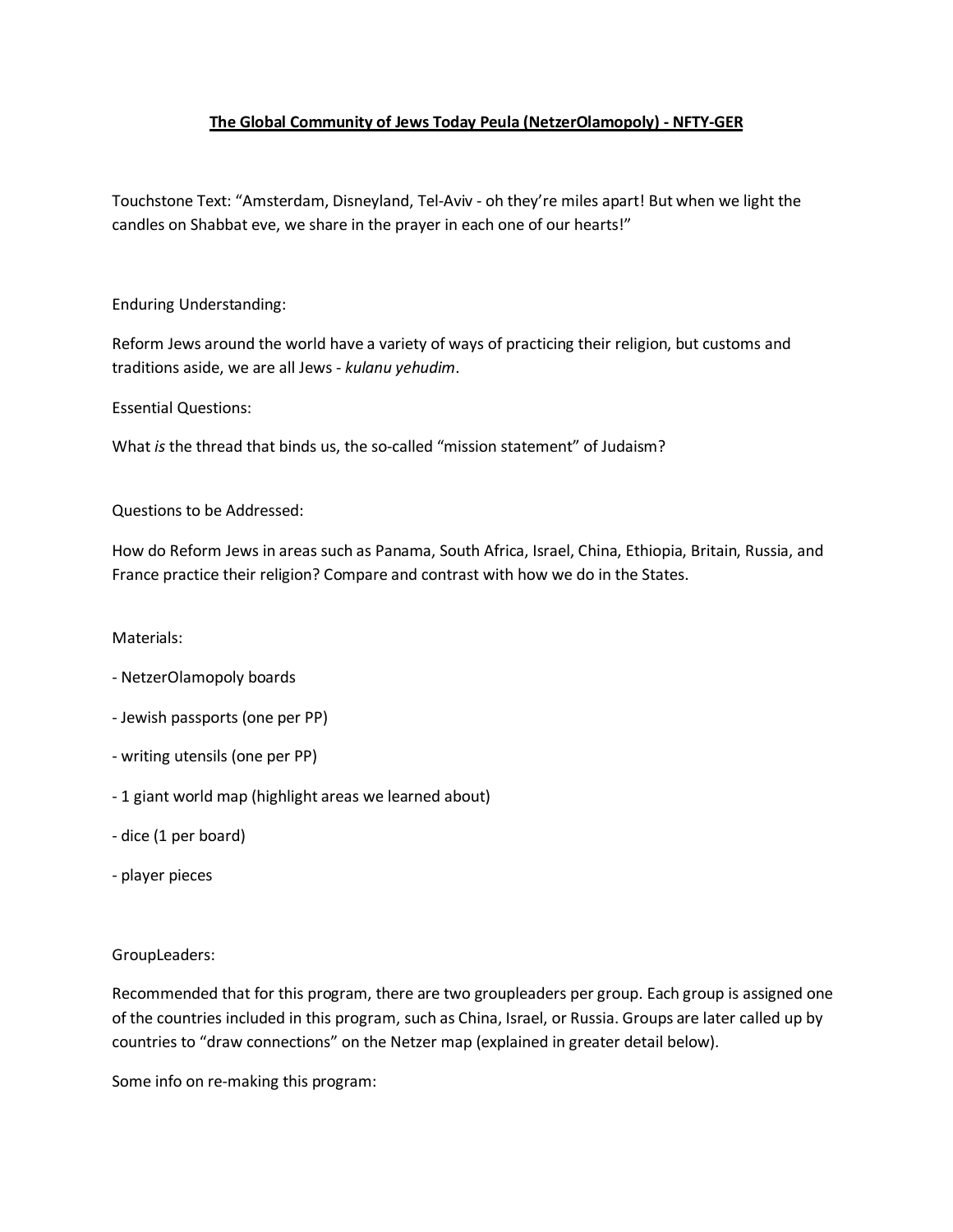#### MAP AND CARDS:

The map was made by tracing an image with a projector; we outlined the countries incorporated into the program so participants wouldn't have to search for them. We made it as large as possible, as it makes writing easier because there is plenty of space, especially when there are multiple people writing at once. Participants draw connections from country to country, then decide on what connects Jews as a whole (explained in the attached program). For the information cards, I printed out eight facts per country on business cards - it helped keep the look professional and neat (though the number can vary as needed). The vast majority of these cards is information, but for some countries, we slipped in an occasional joke or Jewish pickup line; we found that rather than detracting from the seriousness of the program, the humor helped to keep participants focused and having a good time as they learned.

### BOARDS:

The boards were made from full-sized posterboard with the help of a projector - keeping the path basic made it easy to create a lot of game boards. Each step of the path is labeled with a country name corresponding with the country card to be read; for this I used mailing address labels. Also, for the "kulanu yehudim" globe in the middle, simply printing out the graphic on sheets of sticker paper made everything quick and hassle-free. Making so many boards can be time-consuming, but fortunately all 15 of them were saved and are in perfect condition, so if anyone who may need them would rather not make them by hand, they can easily be mailed to wherever they're needed!

### PLAYING THE GAME:

Instructions are included in the packet, but here is a brief overview. The board game is Candyland style, and simple to play. Every space on the board is labeled with a country; when participants take their turn, they pick an information card that corresponds to the country they landed on. At GER's event, we had participants partner up so that there was one player piece for every two people; it makes it easier to play in large groups because people don't have to wait so long for their turns.

Timeline:

00:00-00:05 - Split into groups/ Group intro 00:05-00:15 PPs make Jewish ID Passports 00:15-00:35 Playing NetzerOlamopoly 00:35-00:45 Discussion 00:45-01:00 Fill in map

Detailed Procedure

00:00-00:05 Split into groups/ Group Intro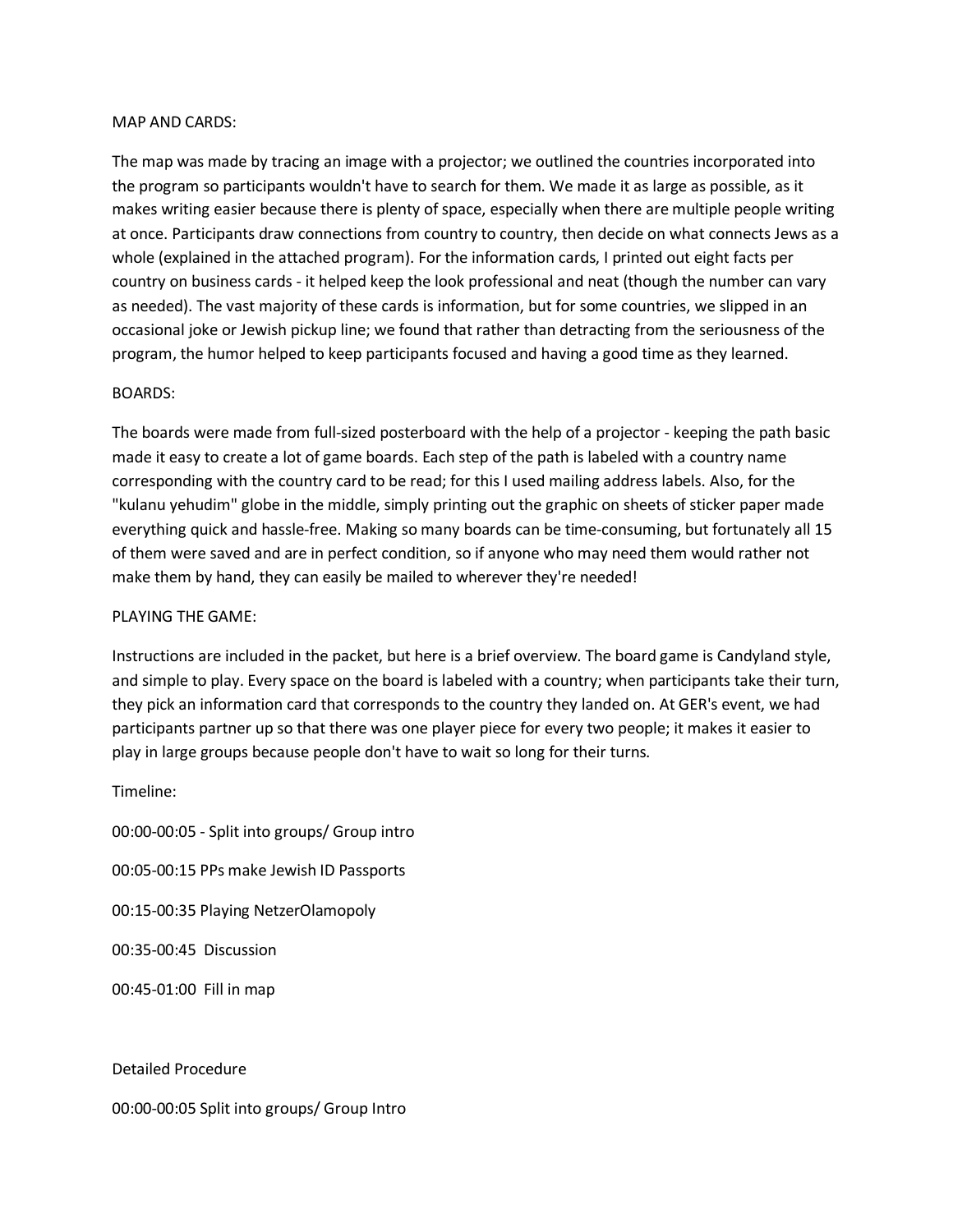"Ever since the Jewish people were scattered into the Diaspora, we've made our homes all over the world, and developed very different cultures according to where those homes are. Jews in America, Israel, South Africa, Panama, and France all have a variety ways of practicing the faith we share, whether that be in level of observance or traditions. But despite these differences, *kulanu yehudim* - we are all Jews. We're going to take a trip to learn a little bit about the global Jewish community now with a good old fashioned game of NetzerOlamopoly. Netzer Olami is the global Reform youth movement; NFTY is a part of it like GER is a part of NFTY." PPs will be split up into groups of 8-10 people.

## 00:05-00:15 PPs make Jewish ID Passports

"A Jewish identity is something we all have here in NFTY, and the first thing everyone needs for a long journey is a passport! Take a few minutes now to fill out your Jewish ID:

-Are you an American Jew or a Jewish American? Why?

Does your faith describe what kind of citizen you are, or does your country describe what kind of Jew you are?

-How do you practice Judaism here?

-What experiences have contributed to the Jew You?"

00:15- 00:35 Playing the NetzerOlamapoly Game

# After passports are completed, PPs will play the board game:

## Rules:

NetzerOlamapoli is a Candyland-style board game. To make sure everyone gets a chance to play, two PPs will share a single player piece. Therefore, a group of 10 people will have 5 pieces on the board. Each square on the path will be labeled with a different Netzer snif. Each of these sniffim will have a corresponding pile of info cards. Whenever a player lands on one of these spots, they will pick up a card from the corresponding pile and read it to the group. First players to reach Jerusalem (the end of the path) wins!

## 00:35-00:45 Discussion

"As we've seen, global Judaism takes a lot of different directions. Who knew that there even *were* Jews in China, and that the oppression of the Jewish people is still a problem in some parts of the world."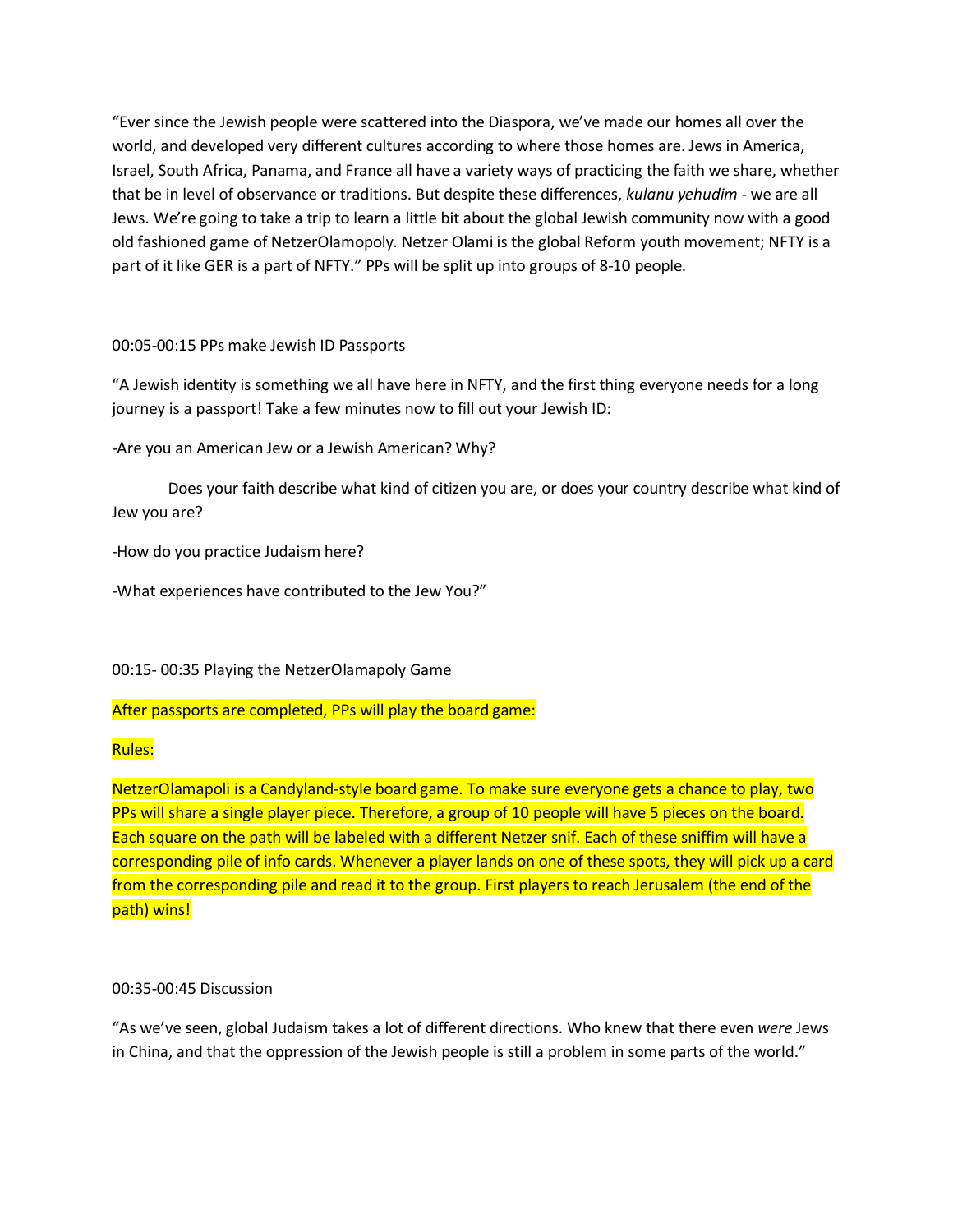1. What did you find most interesting?

2. Was there anything that surprised you?

3a. How do other countries' Jews seem different than us?

3b. How do they seem the same?

4. Is there one thing that draws us all together as members of the same global community, or does each country stand more or less on its own?

"Now that we've learned about global Judaism, it's become clear that despite differences, we're all Jews. Take a moment to think about what it is that binds us, and add it to your passports."

### 00:45-01:00 Filling the Huge Map

- each group will be assigned a country to about which they will fill in info; for larger countries, there may be two groups

- countries will be paired together and called up **by the program leader** to fill in their areas together - just one or two facts per country! (for example, Russia and Israel come up together, then China and Ethiopia, etc.)

- after info has been written, the two groups will "draw a connection" between the two countries and write what it is that bonds them.

\*for example, Jews in america might celebrate Hanukkah with sufganiyot and latkes, and Jews in Israel might be drafted into the army, but in both places, they share a love for Jews' right to exist without persecution, and for the protection of the Land of Israel

Short Conclusion by program leader addressing whole room

- Kulanu Yehudim

- After looking at this map and all of our connections, what is it that binds ALL of the Jews? (write it on the map ) Feel free to add this to the passport which identifies you as a Jew in America after this "trip around Netzer" it identifies you as a Jew in the global community

- I hope that this program has been meaningful - and fun! - for everyone!

## Netzer Olamopoly Cards: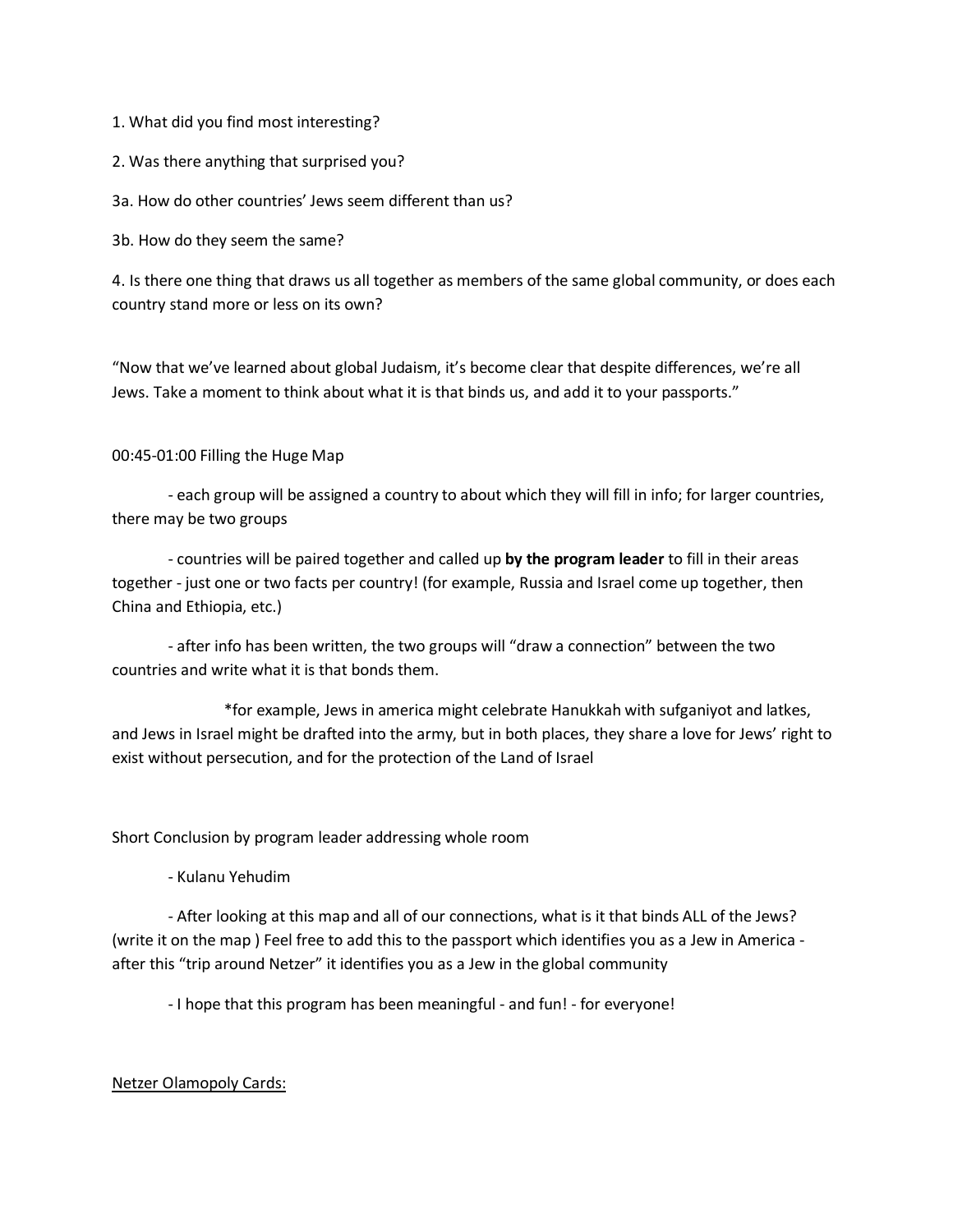Panama :

- 1. The first Panamanian Jews were conversos fleeing Spain; at the end of Spanish colonial rule, Panama attached to Colombia, and Jamaican Jews settled there and assimilated.
- 2. Most Jews in Panama are conservative. 85% of them keep kosher.
- 3. Panama has a good relationship with Israel and supports it in the UN.
- 4. On Rosh Hashanah, Panama Jews have a seder in which they eat pumpkin, beef, lentils, dates, pomegranates
- 5. The "Super Kosher" supermarket in Panama City is the largest kosher grocery store outside of Israel!
- 6. Panama has only about 12,000 Jewish citizens, but many accommodations there are 10 kosher restaurants, 2 kosher supermarkets, and five dayschools!
- 7. Netzer Panama includes Noar (youth) Panama, which spans ages 4  $\frac{1}{2}$  to 15; children are divided into groups by age. The groups are Arayot (lions), Kohavim (stars), Hamagnivim (the coolest), Beitzim (eggs), and Koah (power).
- 8. The Orthodox community in Panama is flourishing, but does not associate well with Reform Jews. According to Rabbi Aaron Peller, a Reform Rabbi in Panama, Reform Jews are "shunned."
- 9. Panama has the largest Jewish population in Central America
- 10. Kol Shearith Israel was the first synagogue in Panama and it's now Reform and the home of Netzer Panama!

# South Africa

- 1. Jewish cartographers helped Vasco da Gama discover Cape of Good Hope, coming on the journey despite restrictions. In 1803, when religious freedom was granted, British Jews began to immigrate.
- 2. 20% of South African Jews are Reform
- 3. South Africa as a country is anti-Israel. It supports a boycott of Israeli goods and believes Israel to be built on stolen land.
- 4. Every year, about 1800 South African Jews emigrate to sIsrael, Australia, Canada, and the U.S.
- 5. Chai FM is a Jewish South African radio station!
- 6. Recently, a protest in South Africa claiming to be anti-Zionist morphed into chanting of "kill the Jews"
- 7. During the Holocaust era, the Quota Act was passed to restrict Jewish immigration into South Africa; the Alien Act a few years later did the same
- 8. Nelson Mandela's defense attorney was Jewish!
- 9. Jews were extremely active in anti-apartheid protests in South Africa in the 1960a
- 10. Like Israel, South Africa has a siren sound on Yom Hashoah, and Holocaust education is mandatory
- 11. Per capita, Jews in Cape Town, South Africa donate more to Israel than *any other Jewish community in the WORLD*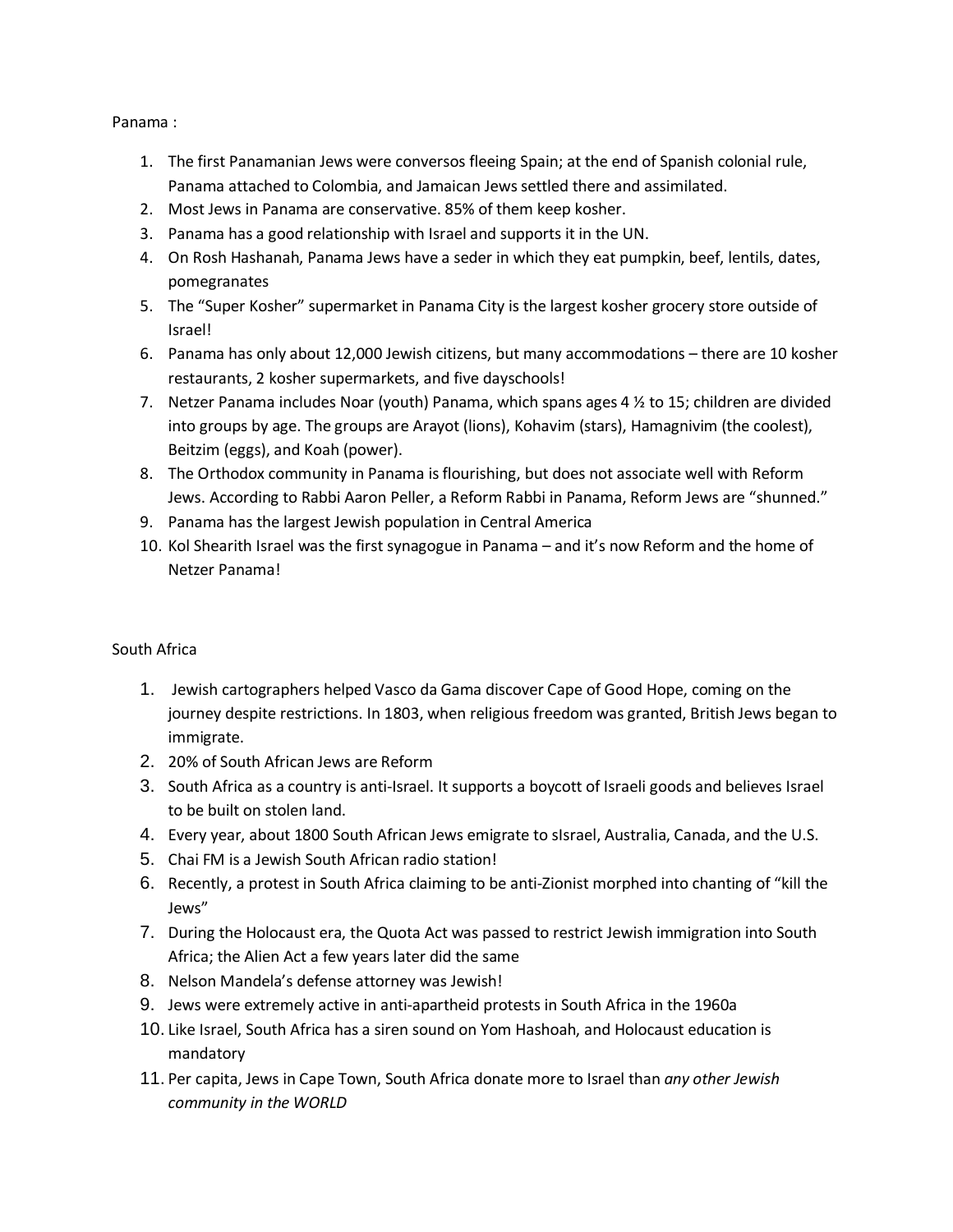- 1. An Israeli created the Power Rangers
- 2. Last year, Netanyahu's office spend 10,000 shekels on ice cream
- 3. Most non-Orthodox Jews in Israel identify not as Reform or Conservative, but simply Israeli; Judaism is such a part of national culture that its citizens' Jewish identity often doesn't differ from their national identity
- 4. Because Israel is the "Jewish State" rabbis hold a place in government. Only orthodox rabbis are considered legitimate rabbis by the state, which creates discontent in many, because it gives the impression that in Israel, only one type of Jew is valid.
- 5. Since its creation in 1948, freedom of religion, whether Jewish or not, is a constitutionally guaranteed right
- 6. In the Israeli army, use of weapons or force is not permitted unless there is an explicit threat to the lives of soldiers or citizens. Because of this, many soldiers endure abuse, sometimes physical, such as having rocks thrown at them, from Arab citizens.
- 7. The first offer of monetary aid in the early days of Israel's creation came from Germany, which sparked a huge debate. It was decided that the acceptance of this money was considered compensation for *property* stolen in the Holocaust.
- 8. Israel is the only state in the Middle East in which gays are not targeted for abuse, and in which women have voting rights.
- 9. Israel is the only country in the world in which the national language is a revived ancient language
- 10. Israel publishes more books translated from other languages than any other nation in the world

# China

| 1. | Jewish merchants on the Silk Route                                                           |
|----|----------------------------------------------------------------------------------------------|
|    | were the first to live in the country                                                        |
| 2. | The first Chinese synagogue was built in                                                     |
|    | 1163 and thrived for eight centuries until its eventual decline                              |
| 3. | Chinese Jews were assigned traditional                                                       |
|    | surnames because a Ming emperor found their names confusing                                  |
| 4. | There are currently about 2500 Jews in                                                       |
|    | China                                                                                        |
| 5. | RANDOM JEWISH PICKUP LINE: In some                                                           |
|    | shuls, women are not called up to the torah. May I call you up at home?                      |
| 6. | In 1937 the Shanghai Jewish population                                                       |
|    | was destroyed when the Japanese captured the city, closed immigration, and deported the Jews |
| 7. | In Beijing, Chabad has established a                                                         |
|    | womens' mikveh                                                                               |
| 8. | Every three months, kosher meat is                                                           |
|    | flown in from South Africa to Beijing                                                        |

### Israel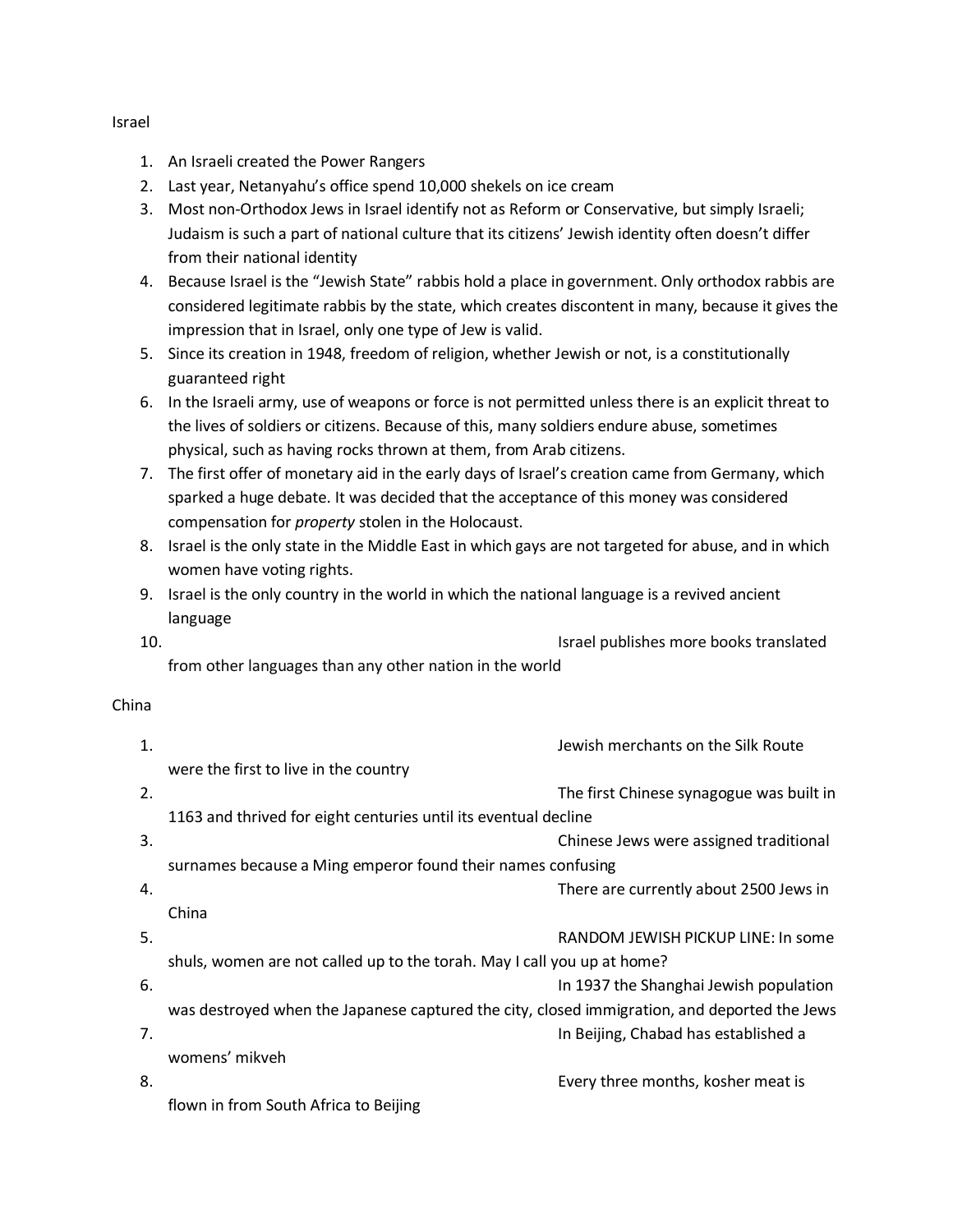- 9. In Hong Kong, there is a JCC, a Modern
	- Orthodox synagogue, a Reform synagogue, and two Sephardic synagogues
- 10. As of now, there is no Netzer Snif in
	- China

# Ethiopia

- 1. Ethiopian Jews once called themselves Beta Israel (house of Israel), and were relatively independent in their homes since before the  $4<sup>th</sup>$  century, until the  $13<sup>th</sup>$  century
- 2. In 1624, Ethiopian Jews faced a massacre, and were either killed or forced into slavery or baptism.
- 3. Operations Solomon, Dove's Wings, and Moses were Israeli missions to bring Ethiopian Jews into the safe haven of Israel; thousands have been rescued
- 4. Nobody is sure as to how Jews got to Ethiopia in the first place
- 5. Many Ethiopian Jews who have either made Aliyah or grown up in Israel experience racism from fellow Israelis
- 6. The traditional language of prayer of Ethiopian Jews is not Hebrew, but another ancient language called Ge'ez
- 7. It is traditional for Ethiopian Jews to slaughter a sheep for the Rosh Hashanah meal; some eat the meat with honey.
- 8. The method of kosher slaughter in Ethiopia differs from that of North Africa and Europe
- 9. Ethiopian Jews do not blow the shofar on Rosh Hashanah; instead, they beat drums and cymbals
- 10. Ethiopian Jews have priests rather than rabbis they are currently struggling to be recognized in Israel, where the Orthodox rabbinate is in charge.

# Britain

- 1. There are TWO Netzer sniffim in the UK!
- 2. Britain is pro-Israel; in 1948 Palestine was given to the Jewish people by Britain, and Israel was born
- 3. The stereotype of Jews as wealthy bankers originated in Britain in the Middle Ages; money handling was considered a sin by the Church, and so it fell to Jews, who often set high interest rates
- 4. England was the first European country to expel their Jewish population
- 5. London is home to one of the top yeshivas in the world
- 6. RANDOM JEWISH PICKUP LINE: You know how it is with Jewish culture everything begins at sundown ;)
- 7. The British Jewish community is shrinking dramatically because of intermarriage and disinterest
- 8. An estimated 65% of Jewish children in Britain go to Jewish schools
- 9. The JW3, London's recently opened Jewish Community Center, is designed similarly to the JCC in Manhattan
- 10. RANDOM JEWISH PICKUP LINE: Is your sukkah kosher? Because the only stars I can see are in your eyes